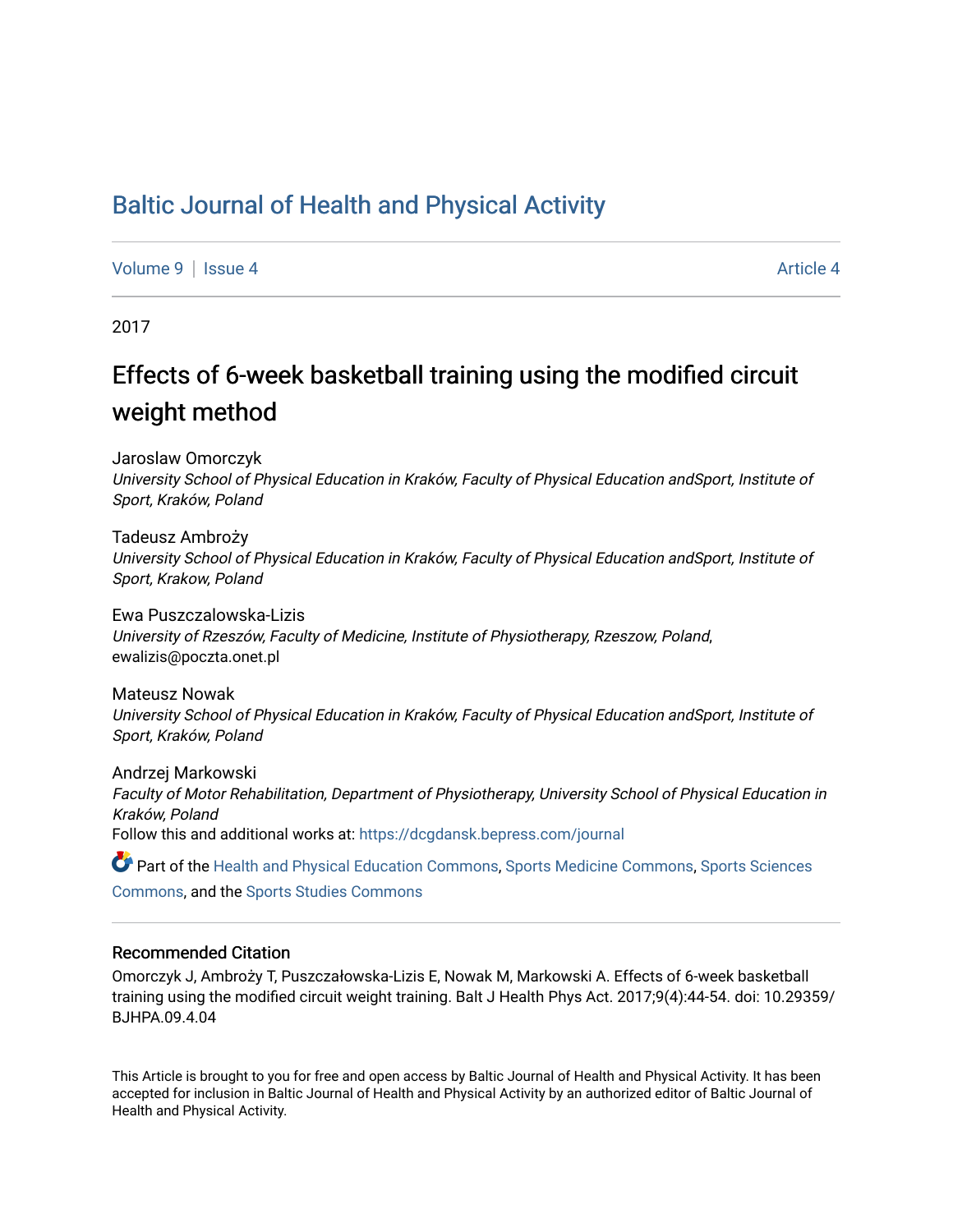# **Effects of 6-week basketball training using the modified circuit weight method**

**Authors' Contribution:**

- **A** Study Design
- **B** Data Collection
- **C** Statistical Analysis
- **D** Data Interpretation **E** Manuscript Preparation
- **F** Literature Search
- **G** Funds Collection

I

#### **Jarosław Omorczyk1 ABCDEF, Tadeusz Ambroży1 ABCDEF, Ewa Puszczałowska-Lizis2 ABDEF, Mateusz Nowak1 ABCDEF, Andrzej Markowski3 DE**

- <sup>1</sup> University School of Physical Education in Kraków, Faculty of Physical Education and Sport, Institute of Sport, Kraków, Poland
- 2 University of Rzeszów, Faculty of Medicine, Institute of Physiotherapy, Rzeszów, Poland
- <sup>3</sup> University School of Physical Education in Kraków, Faculty of Motor Rehabilitation, Department of Physiotherapy, Kraków, Poland

| abstract                |                                                                                                                                                                                                                                                                                                                                                                                                                                                                |
|-------------------------|----------------------------------------------------------------------------------------------------------------------------------------------------------------------------------------------------------------------------------------------------------------------------------------------------------------------------------------------------------------------------------------------------------------------------------------------------------------|
| <b>Background</b>       | The study aim was to evaluate the effect of a 6-week modified workout routine using<br>the modified circuit weight training on selected anthropometric measures, components of<br>physical fitness and physiological indices in competitive basketball players.                                                                                                                                                                                                |
| <b>Material/Methods</b> | The study involved 30 basketball players (mean age: $23.4 \pm 1.8$ years). Modified circuit<br>weight training sessions were repeated 3 times a week. Each training session was subdivided<br>into 3 circuits: strength conditioning, exercises to enhance functional fitness and a circuit of<br>sport-specific exercises.                                                                                                                                    |
| <b>Results</b>          | Statistically significant differences in values of circumferences and skinfolds were found<br>between pre-test and post-test values, with no statistically significant changes in body<br>mass and total body water. A statistically significant improvement was observed in motor<br>ability tests, except for the barbell bench press test ( $p = 0.096$ ). Statistically significant<br>differences were also found in the values of physiological indices. |
| <b>Conclusions</b>      | The 6-week training using modified circuit weight method induced positive adaptations<br>in most of the diagnosed anthropometric indicators, components of physical fitness and<br>physiological parameters. This supports the notion of the comprehensive effect of such<br>training on human body and suggests its usefulness for both athletes involved in specific<br>sports and in health-oriented training of amateur athletes.                          |
| Key words               | circuit training, physical fitness, physiology, basketball                                                                                                                                                                                                                                                                                                                                                                                                     |
| article details         |                                                                                                                                                                                                                                                                                                                                                                                                                                                                |
|                         |                                                                                                                                                                                                                                                                                                                                                                                                                                                                |

| <b>Article statistics</b>    | Word count: 3,745; Tables: 6; Figures: 0; References: 36                                                                                                                                                                                                                                                                                                                                                                                                                                                                                                                                                                                                                                                                                                                                                                                                      |  |  |  |  |  |  |
|------------------------------|---------------------------------------------------------------------------------------------------------------------------------------------------------------------------------------------------------------------------------------------------------------------------------------------------------------------------------------------------------------------------------------------------------------------------------------------------------------------------------------------------------------------------------------------------------------------------------------------------------------------------------------------------------------------------------------------------------------------------------------------------------------------------------------------------------------------------------------------------------------|--|--|--|--|--|--|
|                              | Received: November 2017; Accepted: November 2017; Published: December 2017                                                                                                                                                                                                                                                                                                                                                                                                                                                                                                                                                                                                                                                                                                                                                                                    |  |  |  |  |  |  |
| <b>Full-text PDF:</b>        | http://www.balticsportscience.com                                                                                                                                                                                                                                                                                                                                                                                                                                                                                                                                                                                                                                                                                                                                                                                                                             |  |  |  |  |  |  |
| Copyright                    | © Gdansk University of Physical Education and Sport, Poland                                                                                                                                                                                                                                                                                                                                                                                                                                                                                                                                                                                                                                                                                                                                                                                                   |  |  |  |  |  |  |
| Indexation:                  | Celdes, Clarivate Analytics Emerging Sources Citation Index (ESCI), CNKI Scholar (China National Knowledge<br>Infrastructure), CNPIEC, De Gruyter - IBR (International Bibliography of Reviews of Scholarly Literature in<br>the Humanities and Social Sciences), De Gruyter - IBZ (International Bibliography of Periodical Literature in<br>the Humanities and Social Sciences), DOAJ, EBSCO - Central & Eastern European Academic Source, EBSCO -<br>SPORTDiscus, EBSCO Discovery Service, Google Scholar, Index Copernicus, J-Gate, Naviga (Softweco, Primo<br>Central (ExLibris), ProQuest - Family Health, ProQuest - Health & Medical Complete, ProQuest - Illustrata: Health<br>Sciences, ProQuest - Nursing & Allied Health Source, Summon (Serials Solutions/ProQuest, TDOne (TDNet),<br>Ulrich's Periodicals Directory/ulrichsweb, WorldCat (OCLC) |  |  |  |  |  |  |
| <b>Funding:</b>              | This research received no specific grant from any funding agency in the public, commercial, or not-for-profit<br>sectors.                                                                                                                                                                                                                                                                                                                                                                                                                                                                                                                                                                                                                                                                                                                                     |  |  |  |  |  |  |
| <b>Conflict of interest:</b> | Authors have declared that no competing interest exists.                                                                                                                                                                                                                                                                                                                                                                                                                                                                                                                                                                                                                                                                                                                                                                                                      |  |  |  |  |  |  |
| <b>Corresponding author:</b> | Dr Ewa Puszczałowska-Lizis, PhD; University of Rzeszow, Institute of Physiotherapy; Warszawska 26A Street,<br>35-205 Rzeszow, Poland; phone number: +48 882 056 555; e-mail address: ewalizis@poczta.onet.pl                                                                                                                                                                                                                                                                                                                                                                                                                                                                                                                                                                                                                                                  |  |  |  |  |  |  |
| <b>Open Access License:</b>  | This is an open access article distributed under the terms of the Creative Commons Attribution-Non-commercial<br>4.0 International (http://creativecommons.org/licenses/by-nc/4.0/), which permits use, distribution, and<br>reproduction in any medium, provided the original work is properly cited, the use is non-commercial and is<br>otherwise in compliance with the license.                                                                                                                                                                                                                                                                                                                                                                                                                                                                          |  |  |  |  |  |  |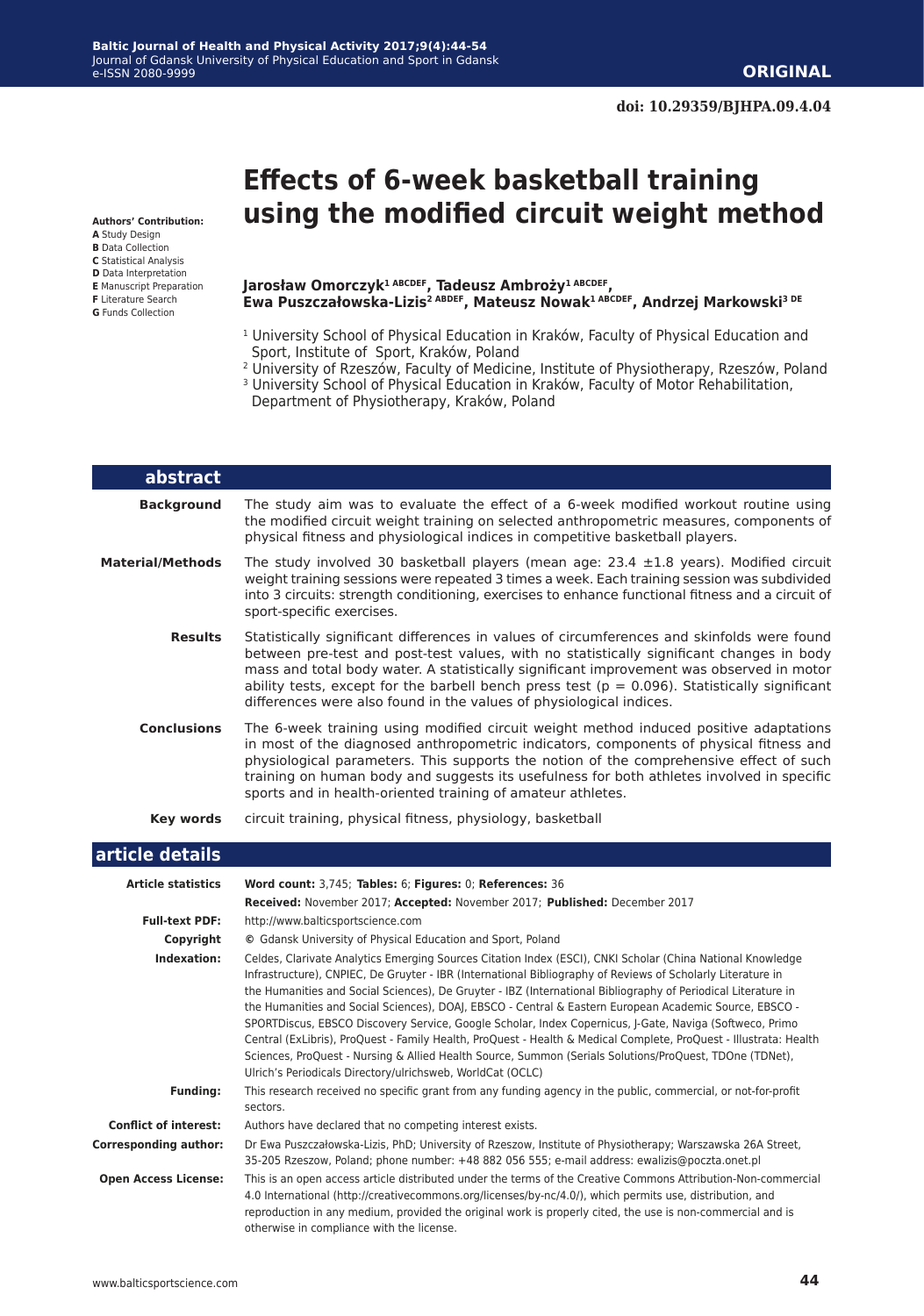## **introduction**

Circuit training is known to promote comprehensive development of motor abilities in athletes across various sports. Such universality helps develop both anaerobic and aerobic energy systems. These effects can be achieved through manipulation of the duration of the rests between exercise bouts, the number of repetitions and the level of external resistance used in individual exercises. This training stimulates the cardiorespiratory system and muscle metabolism. With the varied exercises and possibility to adjust the level of difficulty, this training can be employed in working with athletes, both young and elderly people [1, 2]. The great advantage of circuit training lies in opportunities for improving various components of physical fitness and focusing on the most specific to a given sport. Monteiro et al. [3] found that additional modifications to circuit training using mixed exercises (i.e. a combination of resistance training and aerobic conditioning) improves the maximal oxygen uptake  $(VO_{2m}$ ). Brentano et al. [4] used strength training and circuit training in a group of postmenopausal women and documented a 22% increase in  $VO_{2m \alpha x}$ compared to pre-test values. Gettman et al. [5] argued that although circuit resistance training is likely to improve  $VO_{2mav}$ , it has a major effect on the increase in muscle strength and somatic body composition of athletes. The research on efficient methods to improve human physical fitness has paved the way for sport practitioners to develop multiple variants of circuit training, including modified circuit weight training [6]. Although most movements in basketball focus on strength and speed, some forms of activities, such as defensive tasks or tackling for the ball and position near the backboard seriously tax the muscular system. Therefore, training in this sport should contain various activities oriented at improvement in muscular strength [7, 8].

The study aim was to evaluate the effect of a 6-week modified circuit workout routine using the modified circuit weight training on selected anthropometric measures, components of physical fitness and physiological indices in competitive basketball players.

### **material and methods**

The study examined 30 male basketball players from the Korona sports club in Kraków, Poland (mean age:  $\overline{X}$  = 23.40  $\pm$ 1.80 years, mean body mass  $\overline{X}$  = 84.39  $\pm$ 7.69 kg, and mean body height  $\overline{X}$  = 188.80  $\pm$ 5.80 cm. The inclusion criteria were continuous training for 3 to 5 years prior to the test, no medical contraindications to physical exercise, no previous involvement in professional sports at the elite level (no champion level and no Class I athletes).

The experiment was approved by the Bioethics Committee at the Regional Medical Chamber in Kraków, Poland (No. 77/KBL/OIL/2010). All the athletes who were qualified for the tests were informed about the purpose and procedures used during the experiment and signed a written consent for participation in the study.

Modified circuit weight training sessions were repeated 3 times a week (on Mondays, Wednesdays and Fridays) for 6 weeks. Table 1 presents general assumptions for the workout routine based on the modified circuit weight training.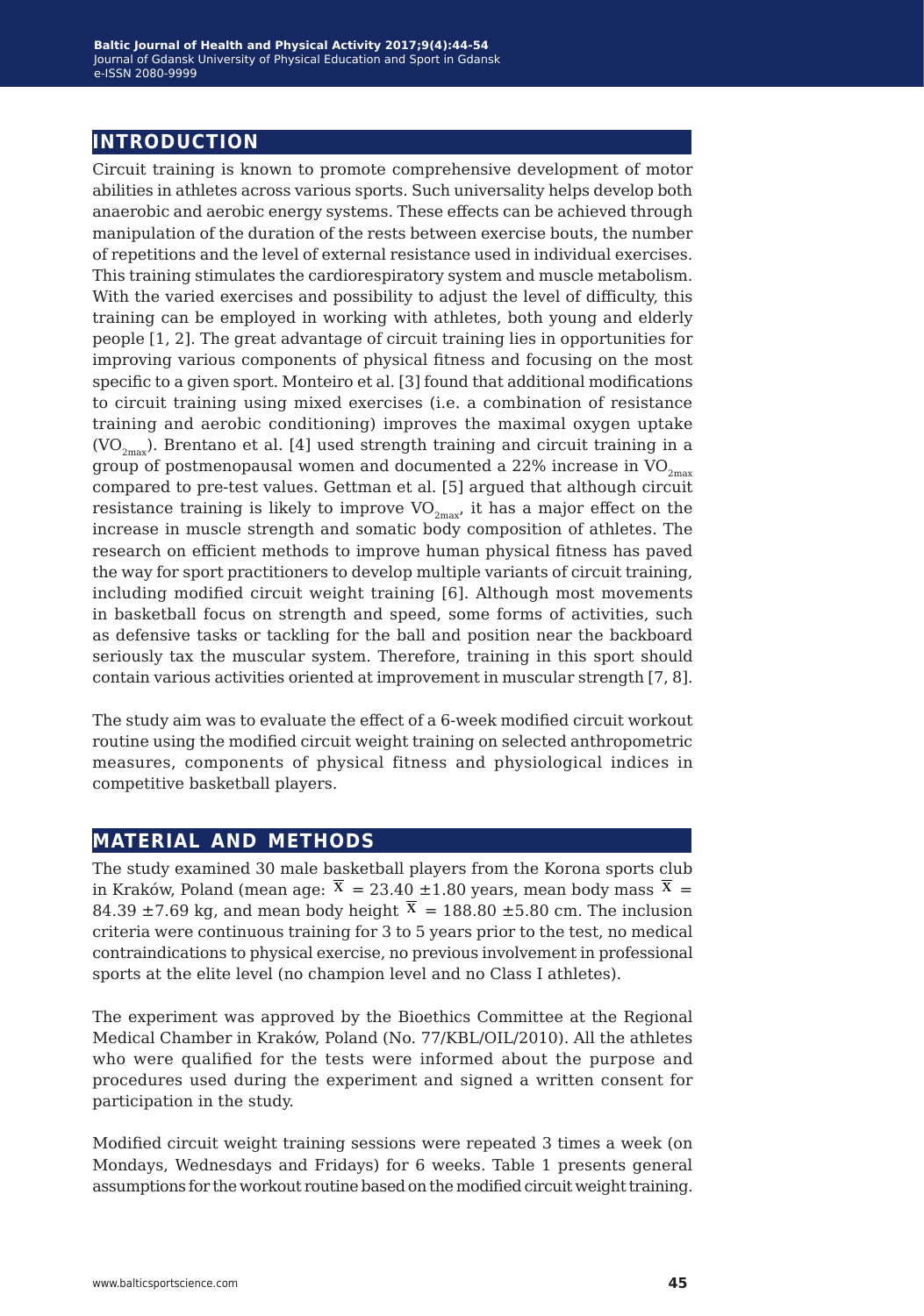Table 1*.* General assumptions for the workout routine based on modified circuit weight training

| Number of circuits                           | $3 \times 3$    |  |
|----------------------------------------------|-----------------|--|
| Number of exercises in a circuit             |                 |  |
| Number of repetitions or duration of the set | 15/30(45) s     |  |
| Percentage of maximum weight                 | 50%             |  |
| Exercise intensity                           | Fast            |  |
| Rests between circuits                       | $1$ to $3$ min. |  |

Each training session was further subdivided into three modified circuit weight training:

- strength conditioning circuit (using barbells, dumbbells and kettlebells),
- functional fitness circuit (plyometric and coordination exercises),
- sport-specific exercise circuit (exercises that engage muscle groups that are most frequently used during sports competition (Table 2).

| Table 2. Exercises included into the workout routine |  |  |  |  |
|------------------------------------------------------|--|--|--|--|
|------------------------------------------------------|--|--|--|--|

| Strength Conditioning Circuit Functional Fitness Circuit  |                                                                                                       | Sport-Specific Circuit                                                                                                                     |
|-----------------------------------------------------------|-------------------------------------------------------------------------------------------------------|--------------------------------------------------------------------------------------------------------------------------------------------|
| Overhead squat                                            | Footwork using speed ladders                                                                          | Chest press with rubbers attached to<br>a ladder                                                                                           |
| Narrow grip chest pull-ups                                | Transition from the standing position to<br>the push-up position followed by a tuck<br>jump (burpees) | Lunges with moving the medicine ball<br>from over the head                                                                                 |
| Lying alternate dumbbell<br>press on an exercise ball     | A-skips with dumbbells held in hands                                                                  | Push-ups on a Bosu Ball a and return to<br>the standing position while alternate<br>lifting the Bosu Ball over the head and<br>chest press |
| Kettlebell <b>b</b> swing in from the<br>sumo position c  | Jumping over a hurdle combined with<br>moving under a hurdle                                          | Pull-ups on a hanging rope with trunk<br>rotations                                                                                         |
| Russian twists with a disc<br>weight held with both hands | Squats followed by single-leg jumps on<br>a plvo-box <sup>d</sup>                                     | Side stepping between the discs                                                                                                            |

<sup>a</sup> Bosu Ball - training device made of a rubber half-ball attached to a rigid platform.

<sup>b</sup> Kettlebell – a weight with the centre of mass extended beyond the handle. In most cases, kettlebells are made as cast- -iron balls with a handle.

c Sumo position - initial position for exercises, characterized by feet wide apart.

<sup>d</sup> Plyo-box - training device used to develop explosive strength (plyometrics).

Five to ten minutes of warm-up routine was administered before the main part of the training session and each session was completed with stretching exercises (10 to 15 minutes). Twice a week, on free days, the athletes participated in sessions to improve technique.

The basketball players were subjected to anthropometric measurements, examination of selected components of physical and special fitness and measurements of physiological indices.

The following anthropometric measurements were performed:

- 1. Body mass: measurements using TANITA BC-582 with accuracy of 0.01 kg.
- 2. Body composition:
	- lean body mass [kg];
	- percentage of body fat [% FAT];
	- percentage of total body water [%].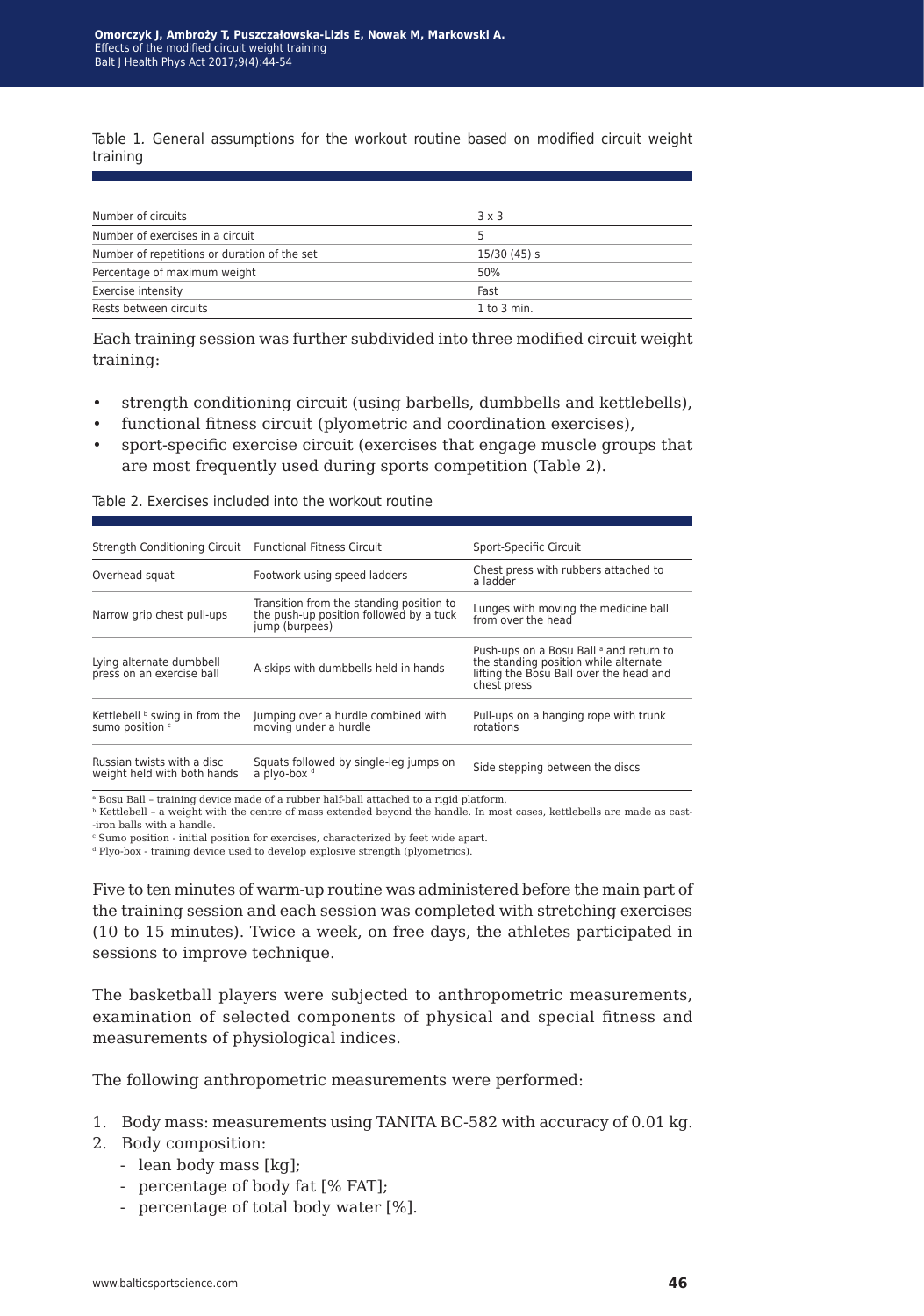The measurements were performed using the TANITA BC-582 scales.

- 3. Circumferences:
	- second shoulder's circumference (at rest and flexed);
	- first forearm's circumference;
	- chest circumference after maximal inhalation and exhalation;
	- first thigh circumference (at rest and flexed).

Circumferences were measured with an anthropometric tape with accuracy of 1 mm [9].

4. Measurements of three skinfolds [mm] (on the rear surface of the arm, below the inferior angle of the scapula, oblique skinfold on the abdomen). Measurements were performed using harpender skinfold caliper [10].

Components of physical fitness were diagnosed by means of the following test batteries:

- 1. Motor fitness based on the Eurofit Fitness Test Battery [11]:
	- "Plate Tapping" speed of hand movements;
	- "Flamingo Balance Test" balance;
	- "Sit-Ups in 30 seconds" strength endurance of abdominal muscles and hip flexors;
	- "Bent Arm Hang" strength endurance of upper limbs muscles and shoulder girdle;
	- "Handgrip Strength Test" static arm strength. Test performed using the SAEHAN 5030KIT hydraulic dynamometer;
	- "Standing Long Jump" explosive strength of lower limbs muscles (power);
	- "10x5 m Shuttle Test" agility;
	- "Sit-and-Reach Test flexibility.
- 2. Cooper's test: the test of 12-minute run, first presented by Cooper [14]. The point of the test is to run as far as possible within 12 minutes. The test was used to evaluate endurance of over one hundred US Air Force soldiers. Following the test, Cooper observed a high level of correlation between the results (0.897) obtained for the maximal oxygen uptake  $VO_{2max}$ in soldiers and those obtained in a laboratory environment. The high correlation provided the evidence that the Cooper test can be successfully used to evaluate maximal oxygen uptake  $(VO_{2max})$ , which is considered a good indicator of aerobic capacity. Cooper's test was performed using a treadmill at the University of Physical Education in Kraków, Poland. The results were evaluated based on the table proposed by Cooper [12] and used by other researchers including Grant et al. [13] and McNaughton et al. [14].
- 3. Barbell bench press (lying position, flat bench) with the weight equal to the body weight: strength endurance of the upper limbs and the shoulder girdle. The participant adopted the lying position on a bench so that their feet were put firmly on the ground. The barbell was held with the palms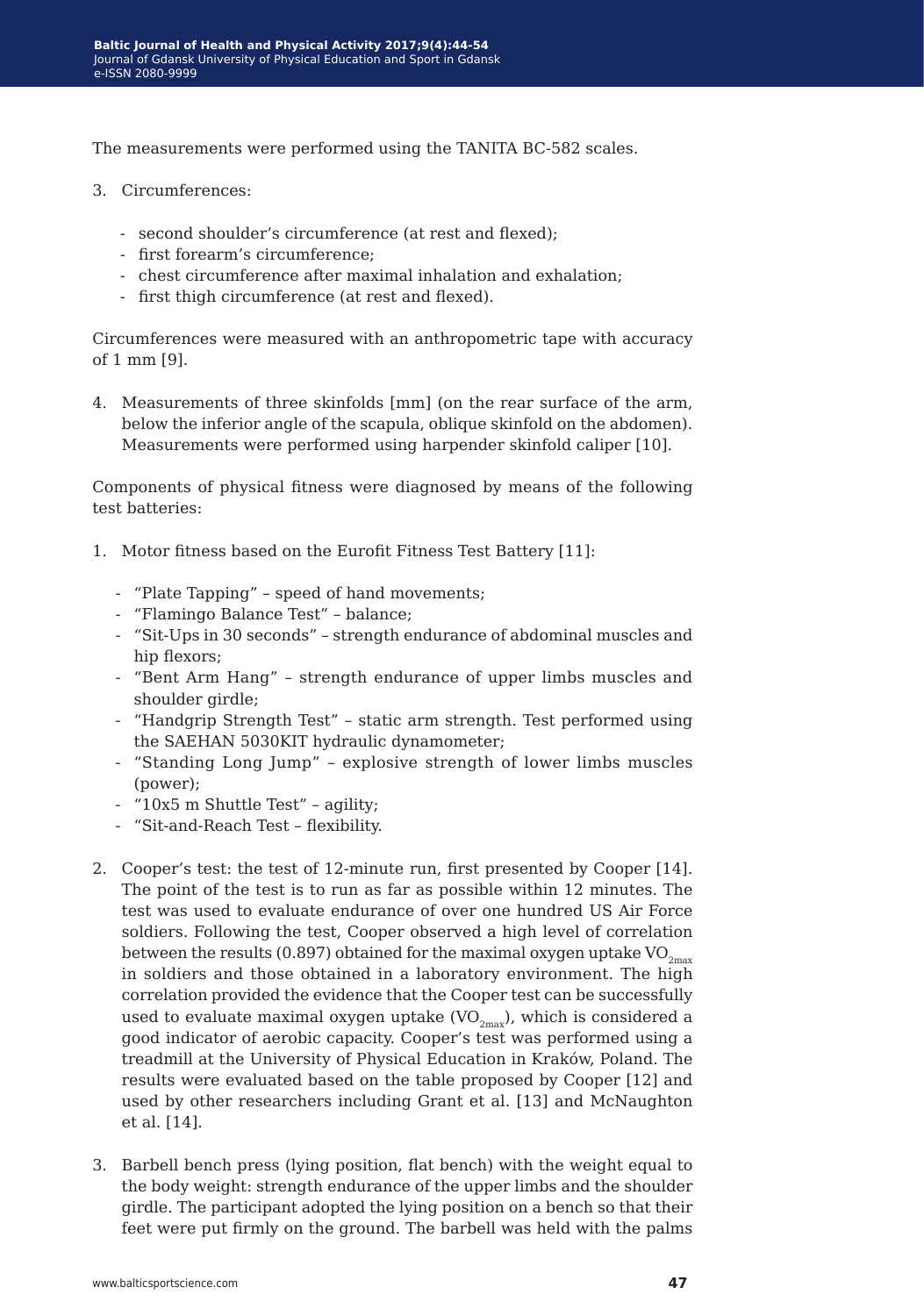facing down, wider than the shoulder width. Next, the barbell was lowered to the chest and pressed to the initial position (repetitions that used the full range of the arm motion were counted).

- 4. Overhead squat with a barbell with weight equal to the body weight: strength endurance of lower limbs. After positioning of the barbell near the trapezius and deltoid muscles, a subject performed squats so that the thighs were at least horizontal to the ground. The repetitions that used the full range of motion were counted.
- 5. The defence test proposed by Ulatowski [15] to evaluate basketball players' special fitness. The participants performed the test on the volleyball court. Flags were placed in key points (A, B, C, D, E, F, G, H, I) to mark the lines of the court. The participants stood on the start line in point A, the back facing the direction of the run. As soon as they heard the word "start", they ran backwards to point B. From B to C, the participants used side-toside step consistent with the defensive technique. The next sections were covered in the following manner: C-D: backwards; D-E: sideways; E-F: backwards; F-G: sideways; G-H: backwards, H-I: sideways.

The following physiological parameters were measured:

- 1. Heart rate (HR): the heart rate was recorded during a training session to determine the maximal and the mean heart rate. POLAR heart rate monitors F-55 and FT-4 we used.
- 2. Blood lactate: measurements of lactate levels in capillary blood were performed during training sessions:
	- pre-exercise (before training sessions),
	- post-exercise (3 minutes after completion of the main part of the training session),
	- during recovery (20 minutes after completion of the main part of the training session).

Lactate Scout analyzer was used for the measurements.

Anthropometric measurements and motor fitness tests were made 7 days before starting a 6-week training cycle (pre-test) and 7 days after completion of the cycle (post-test). Physiological examinations (body response to physical effort) were scheduled for the first and last days of the training cycle.

Consistency of the variables with normal distribution was evaluated using the Shapiro-Wilk test. Basic measures of descriptive statistics were calculated: arithmetic means  $(\overline{X})$ , standard deviations (SD), medians (Me). Results were considered statistically significant if the probability level of the test was lower than the predetermined level  $\infty$ =0.5 The intragroup differences between the pre-test and post-test results used the Students t-test for dependent variables (when distribution of results did not differ much from normal distribution) or the Wilcoxon test (if distribution deviated from normal).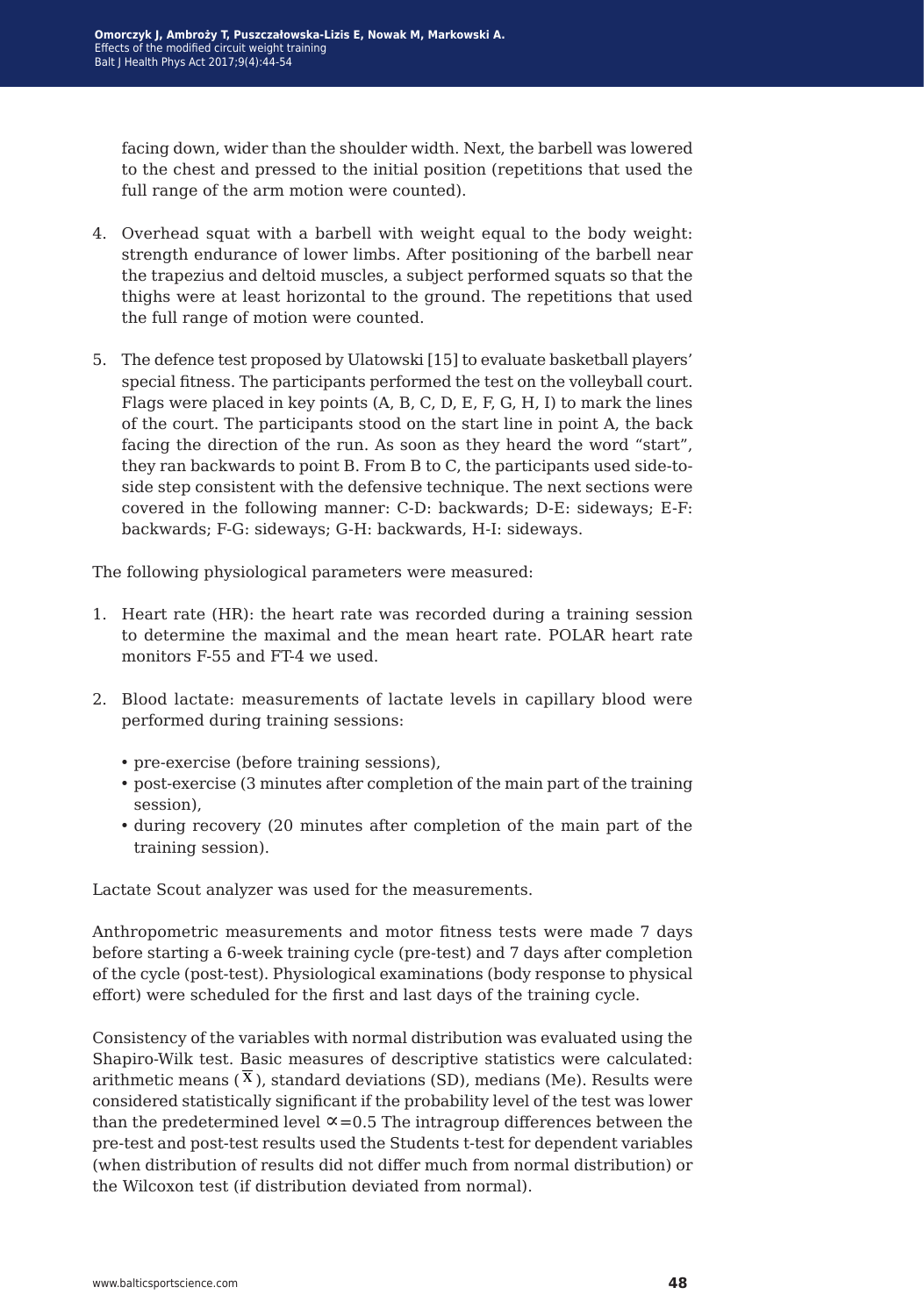## **results**

The data collected in Table 3 indicated that statistically significant differences in circumferences and skinfolds were found in basketball players between pre-test and post-test results. Body fat percentage decreased by 0.50%. No statistically significant differences were observed in body mass  $(p = 0.779)$ and percentage body water  $(p = 0.121)$ .

|                                                           | Pre-test           | Post-test          | Students t-test  |          |         |
|-----------------------------------------------------------|--------------------|--------------------|------------------|----------|---------|
| Variable                                                  |                    |                    | Difference       |          |         |
|                                                           | $\bar{x}$ $\pm$ SD | $\bar{x}$ $\pm$ SD | $x + SD$         | t        | p       |
| Body mass [kg]                                            | $84.39 \pm 7.69$   | $84.31 \pm 7.20$   | $0.08 \pm 1.51$  | 0.28     | 0.779   |
| Lean body mass [kg]                                       | $71.74 \pm 6.87$   | $72.21 \pm 6.77$   | $-0.46 \pm 0.86$ | $-2.88$  | 0.008   |
| Percentage body fat [%]                                   | $12.53 \pm 1.65$   | $12.03 \pm 1.67$   | $0.50 \pm 0.31$  | 8.88     | < 0.001 |
| Percentage total body water [%]                           | $63.20 \pm 2.35$   | $62.96 \pm 2.02$   | $0.24 \pm 0.81$  | 1.60     | 0.121   |
| Second shoulder's circumference.<br>at rest [cm]          | $33.53 \pm 3.04$   | $35.03 \pm 2.52$   | $-1.50 \pm 1.28$ | $-6.30$  | < 0.001 |
| Second shoulder's circumference,<br>flexed [cm]           | $34.84 \pm 3.05$   | $35.81 \pm 2.90$   | $-0.97 \pm 1.41$ | $-3.69$  | 0.001   |
| First forearm's circumference [cm]                        | $29.21 \pm 1.84$   | $29.60 \pm 1.67$   | $-0.40 \pm 0.52$ | $-4.07$  | < 0.001 |
| Chest circumference - inhalation<br>[cm]                  | $100.90 \pm 4.07$  | $103.69 \pm 3.81$  | $-2.79 \pm 0.90$ | $-16.68$ | < 0.001 |
| Chest circumference - exhalation<br>[cm]                  | $99.07 \pm 3.74$   | $101.10 \pm 3.74$  | $-2.03 \pm 1.02$ | $-10.77$ | < 0.001 |
| First thigh circumference, at rest<br>[cm]                | $59.29 \pm 2.39$   | $61.64 \pm 2.59$   | $-2.34 \pm 1.23$ | $-10.24$ | < 0.001 |
| First thigh circumference, flexed<br>[cm]                 | $61.05 \pm 2.19$   | $63.40 \pm 2.29$   | $-2.34 \pm 1.28$ | $-9.85$  | < 0.001 |
| Skinfold: rear surface of the arm<br>[mm]                 | $30.97 \pm 6.67$   | $28.90 \pm 5.16$   | $2.07 + 2.53$    | 4.31     | < 0.001 |
| Skinfold: below the inferior angle<br>of the scapula [mm] | $31.69 \pm 6.79$   | $29.86 \pm 5.55$   | $1.83 \pm 2.85$  | 3.45     | 0.002   |
| Skinfold: oblique fold on the abdo-<br>men [mm]           | $30.79 \pm 6.69$   | $28.72 \pm 5.64$   | $2.07 \pm 3.69$  | 3.02     | 0.005   |
| $\alpha = 0.05$                                           |                    |                    |                  |          |         |

Table 3. Comparison of the pre-test and post-test values of anthropometric indices

A statistically significant improvement in motor ability tests after completion of the 6-week training cycle was noted, except for the barbell bench press test  $(p = 0.096)$  (Table 4).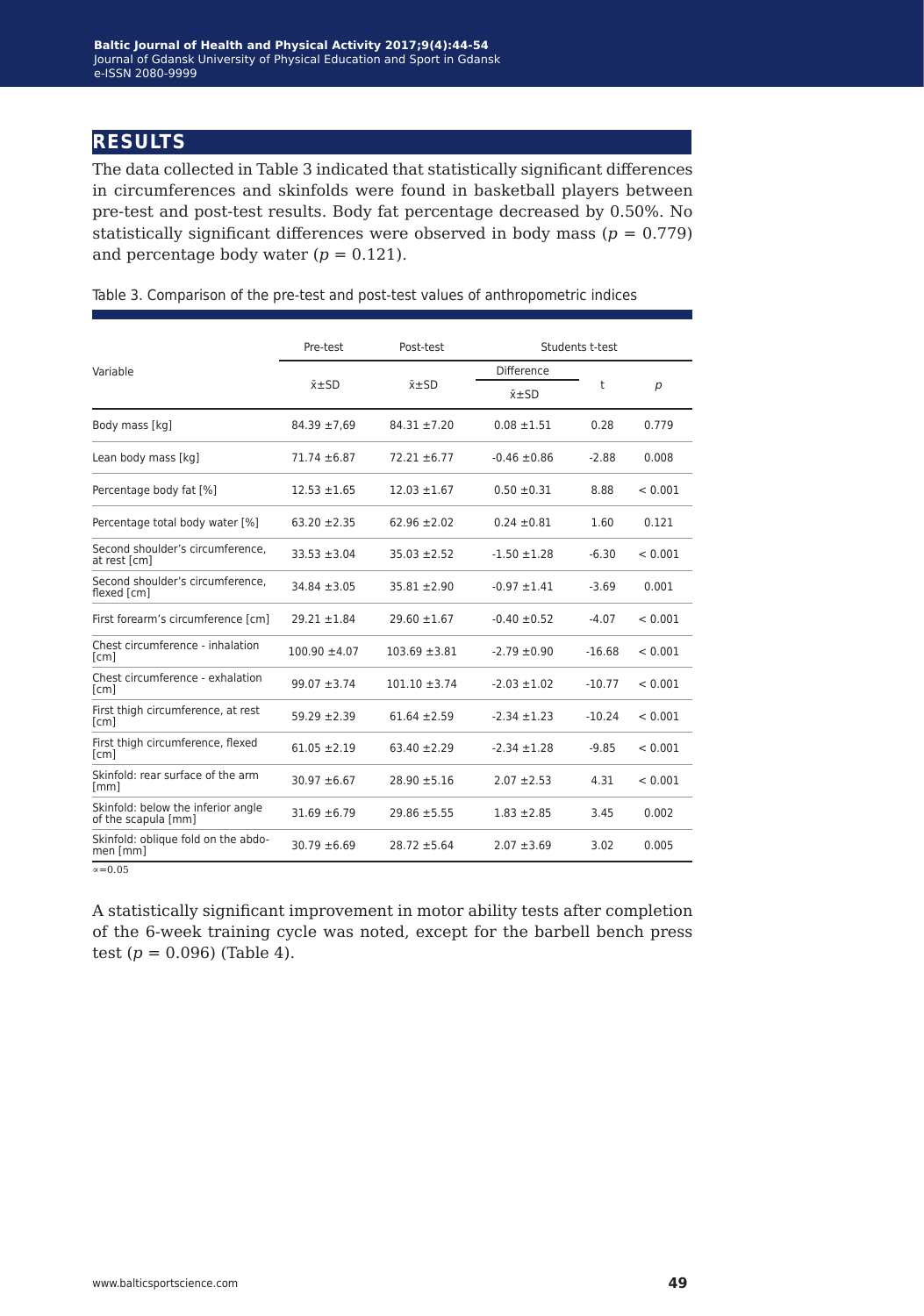|                                  | Pre-test           | Post-test                                |                    | Students t-test |         |
|----------------------------------|--------------------|------------------------------------------|--------------------|-----------------|---------|
| Motor ability test               |                    |                                          | difference         |                 |         |
|                                  |                    | $\bar{x}$ $\pm$ SD<br>$\bar{x}$ $\pm$ SD |                    | t               | p       |
| Plate Tapping [s]                | $12.60 \pm 1.40$   | $11.93 \pm 1.46$                         | $0.67 \pm 0.47$    | 7.71            | < 0.001 |
| Flamingo Balance<br>Test [count] | $4.28 \pm 1.41$    | $3.69 \pm 1.00$                          | $0.59 \pm 0.98$    | 3.21            | 0.003   |
| Sit-Ups in 30 sec<br>[reps]      | $19.90 \pm 3.13$   | $22.72 \pm 3.10$                         | $-2.83 \pm 1.75$   | $-8.68$         | < 0.001 |
| Bent Arm Hang [reps]             | $6.93 \pm 3.50$    | $7.93 \pm 3.27$                          | $-1.00 \pm 1.63$   | $-3.31$         | 0.003   |
| Handgrip Strength<br>Test [kq]   | $48.59 \pm 4.80$   | $49.76 \pm 4.65$                         | $-1.17 \pm 1.49$   | $-4.24$         | < 0.001 |
| Standing Long Jump<br>[cm]       | $236.72 \pm 11.16$ | $242.24 \pm 11.75$                       | $-5.52 \pm 6.85$   | $-4.33$         | < 0.001 |
| 10x5 m Shuttle Test<br>[s]       | $12.14 \pm 0.65$   | $12.00 \pm 0.66$                         | $0.13 \pm 0.19$    | 3.81            | 0.001   |
| Sit-and-Reach Test<br>[cm]       | $6.03 \pm 4.63$    | $8.45 \pm 4.48$                          | $-2.41 \pm 1.62$   | $-8.05$         | < 0.001 |
| Cooper's test [m]                | 2688.97 ±132.20    | 2779.83 ±122.60                          | $-90.86 \pm 59.46$ | $-8.23$         | < 0.001 |
| Barbell bench press<br>[reps]    | $5.21 \pm 3.82$    | $4.48 \pm 2.69$                          | $0.72 \pm 2.27$    | 1.72            | 0.096   |
| Overhead squat<br>[reps]         | $12.34 + 5.57$     | $22.14 \pm 11.97$                        | $-9.79 \pm 7.63$   | $-6.91$         | < 0.001 |
| Ulatowski defense<br>test [s]    | $16.31 \pm 1.98$   | $15.69 \pm 2.05$                         | $0.62 \pm 0.59$    | 5.61            | < 0.001 |

#### Table 4. Comparison of the results obtained in motor tests with pre- and post-test values

Table 5 illustrates differences in the heart rate frequency and the level of blood lactate during recovery between pre- and post-test calculated using the Wicoxon test, whereas data in Table 6 shows differences in other indices calculated using the Students t-test for dependent samples. These differences were statistically significant, pointing to more effective adaptations in athlete's body after the complete training cycle.

Table 5. Comparison of selected physiological indices before and after completion of a 6-week training cycle (Wilcoxon test)

|                                        | Pre-test           |      | Post-test                                         |      | Wilcoxon test |         |
|----------------------------------------|--------------------|------|---------------------------------------------------|------|---------------|---------|
| Variable                               | $\bar{x}$ $\pm$ SD | Me   | $\bar{x}$ $\pm$ SD                                | Me   |               | р       |
| Heart rate [bpm]                       |                    |      | $150.55 \pm 6.56$ 152.00 149.55 $\pm 6.56$ 151.00 |      | $-5.38$       | < 0.001 |
| Lactate level during recovery [mmol/l] | $4.34 \pm 0.80$    | 4.20 | $4.14 \pm 0.80$                                   | 4.00 | $-5.38$       | < 0.001 |
| $\alpha = 0.05$                        |                    |      |                                                   |      |               |         |

Table 6. Comparison of selected physiological indices before and after completion of a 6-week training cycle (Students t-test)

|                                       | Pre-test<br>Post-test |                    |                  | Students t-test |         |  |
|---------------------------------------|-----------------------|--------------------|------------------|-----------------|---------|--|
| Variable                              | $x \pm SD$            | $\bar{x}$ $\pm$ SD | Difference       |                 |         |  |
|                                       |                       |                    | $x\pm SD$        |                 | р       |  |
| Maximal heart rate [bpm]              | $178.03 \pm 4.53$     | $176.41 \pm 3.86$  | $1.62 \pm 0.94$  | 9.27            | < 0.001 |  |
| Energy expenditure [kcal]             | $651.55 \pm 63.33$    | $639.41 + 63.30$   | $12.14 + 2.40$   | 27.22           | < 0.001 |  |
| Lactate level, pre-exercise [mmol/l]  | $2.50 \pm 1.09$       | $3.28 \pm 0.98$    | $-0.78 \pm 0.14$ | $-30.89$        | < 0.001 |  |
| Lactate level, post-exercise [mmol/l] | $9.35 + 1.25$         | $9.18 + 1.21$      | $0.17 \pm 0.09$  | 9.79            | < 0.001 |  |
|                                       |                       |                    |                  |                 |         |  |

∝=0.05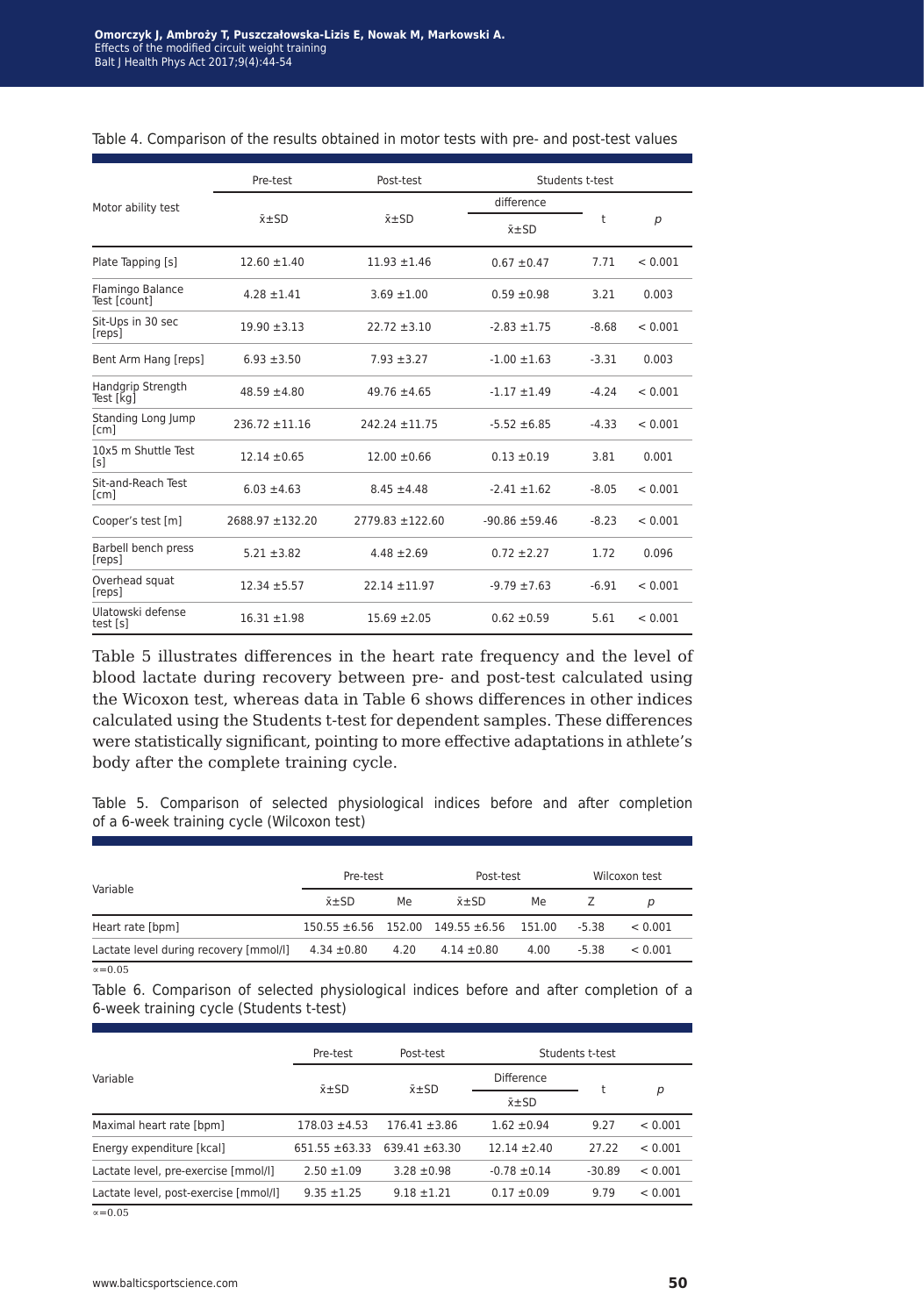### **discussion**

Similarly to other sports, in basketball it is critical to develop and maintain a high level of physical fitness components. The 6-week training experiment based on modified circuit weight training primarily focused on dynamic, multi-joint exercises based on concentric-eccentric muscular work. A stronger effect of individual exercises on athletes can also be linked to the type of equipment used (kettlebell, Bosu ball, plyo-box). This ensured the comprehensive stimulation of muscular work, ensuring its functional character adjusted to the physical demands of basketball. The whole training regimen was supplemented with static stretching in order to accelerate post-training recovery and promote regaining the full range of motion (ROM). Duncan et al. [16], who examined young people from the UK, found that 6 weeks of circuit training has an effect on reduction in body mass and BMI, whereas Tsutsumi et al. [17] argued that high-intensity resistance training is effective in improving muscle strength and reducing body fat levels. In our study, basketball player's body mass was not significantly changed over the 6-week workout routine. However, the increased body circumference and reduced body fat percentage should be emphasized. This is attributable to a relatively high intensity of the training used in the study. We found improvements in the results of the 12-minute Cooper test, which leads to the conclusion that the maximal oxygen uptake (VO<sub>2may</sub>) was increased. The 12-minute run test has gained popularity in evaluation of endurance and physical capacity. Rosendal et al. [18] used the Cooper test to evaluate physical capacity of soldiers in response to military training. The results obtained by Alvero-Cruz et al. [19] demonstrated a high degree of reliability and accuracy for the results obtained in the Cooper test in a group of long-distance runners. Bandyopadhyay [20] documented a high correlation (0.93) between the distance covered in the Cooper test and the results of a direct test to evaluate  $VO_{2max}$ . Another study that demonstrated high correlations between the Cooper test and  $VO_{2max}$  were published in 2013 [21]. The study examined women from the West Bengal region in India, with the results revealing the correlation of 1.00 between the 12-minute run test and the direct measurement of  $VO_{2<sub>max</sub>}$ . These findings were consistent with previous data presented by researchers from different places of the world. The examinations supported the notion that the use of the Cooper test is an effective and accurate tool to evaluate physical capacity and endurance. Furthermore, it is a convenient and inexpensive test of capability to consume oxygen by the body.

A statistically significant improvement was found for the tests that evaluated endurance and strength, except for the barbell bench press, with the arithmetic mean in post-test reduced by 0.72 repetitions. Deteriorated results obtained in this test were probably caused by incomplete recovery in the activated muscles between individual training sessions. Ide et al. [22] found that dynamic muscle work during resistance training requires more time for regeneration. The authors demonstrated that the muscle could be less efficient even up to 96 hours after the training session, which has an unfavorable effect on the work during consecutive motor tasks. Analysis of all the exercises used in the workout routine based on modified circuit weight training reveals that the deltoid muscles, which are additionally engaged during barbell bench press, were substantially loaded [23]. Therefore, it can be presumed that the lack of adequate post-exercise recovery concerned these muscles. Many authors argue that duration of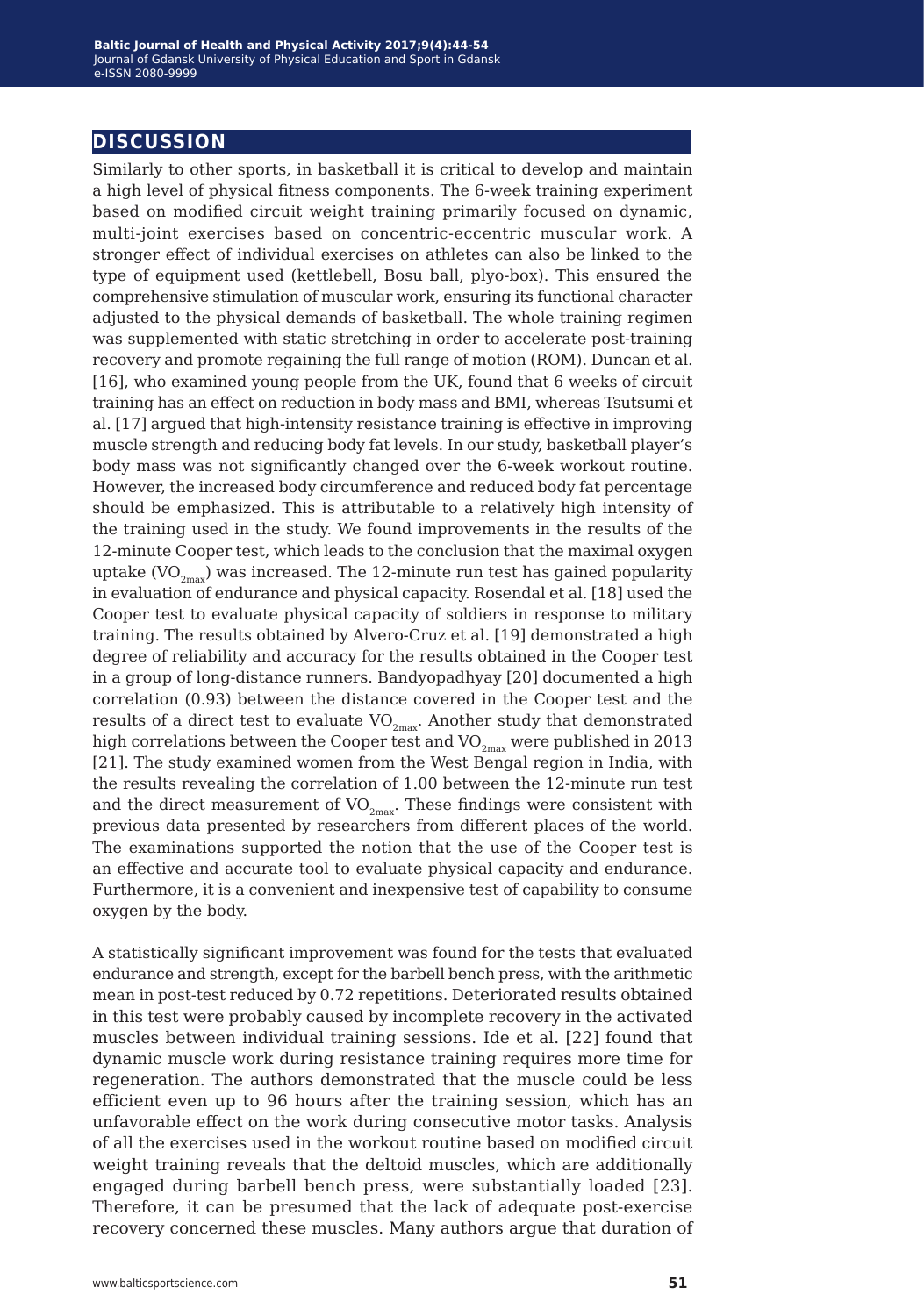the rest that ensures the recovery of the exhausted muscle is individual for each human [24, 25]. It was also found that reduced muscle strength is one of the symptoms of the onset of overtraining [26]. It is also worth emphasizing that strength conditioning does not only have a direct effect on muscles but it also places a heavy load on the nervous system. Some experts approach strength conditioning as development of the capability of the nervous system [27, 28]. The neuromuscular load also requires adequate time for resting after training stimuli [29, 30]. Lehmann et al. [31] argue that intensive training may impair weaker nervous impulses that activate muscular contraction. This phenomenon represents a market that indicates the level of fatigue or overtraining. However, these findings were not supported by our results, especially in the balance test, which improved after training.

We demonstrated improvements in strength endurance and power of the lower limbs. Therefore, it can be assumed that integration of weight training and plyometrics into workout routines is very effective in improving athletes' functional motor fitness. The study published by Cronin and Hansen [32] also demonstrated that locomotor speed of rugby players is largely dependent on the use of plyometric exercises. Rahimi and Behpur [33] recommended combination of strength conditioning with plyometrics to achieve optimal improvements in speed and strength of lower limbs. The authors compared various modifications of strength training and found the highest anaerobic power in athletes who were involved in modified circuit weight training combined with the program of static and explosive strength exercises. Furthermore, Blazevich and Jenkins [34] found that strength conditioning does not always lead to improvements in anaerobic power.

Faigenbaum et al. [35] found that classical resistance training could deteriorate flexibility. Therefore, the authors recommended a combination of strength training and stretching or dynamic plyometric exercises. These authors argued that their method could yield an increase in flexibility after a 6-week training cycle by up to 28% compared to the initial levels. Andrejić [36] did not observe any regression in the level of flexibility in examinations of young basketball players who were involved in a 6-week training routine based on strength conditioning and plyometrics. The results of the sit-and-reach test in our study also suggest that the modified circuit weight training does not lead to reduced flexibility.

We used a special test that mimicked the way basketball players move on the court to verify whether the modified circuit weight training has an effect on the participants' special fitness. It is worth emphasizing that the workout routine used in our study was aimed to strengthen and activate muscle groups directly involved in the movement tasks used in basketball. Explosive plyometric exercises have been frequently integrated into the process of physical preparation of basketball players and their usefulness has been supported by motor tests [7]. The results of special work of basketball players in the test can point to the functional usefulness of the proposed workout routine.

Reduction in the mean heart rate, energy expenditure and post-exercise blood lactate levels and lactate levels during recovery demonstrate positive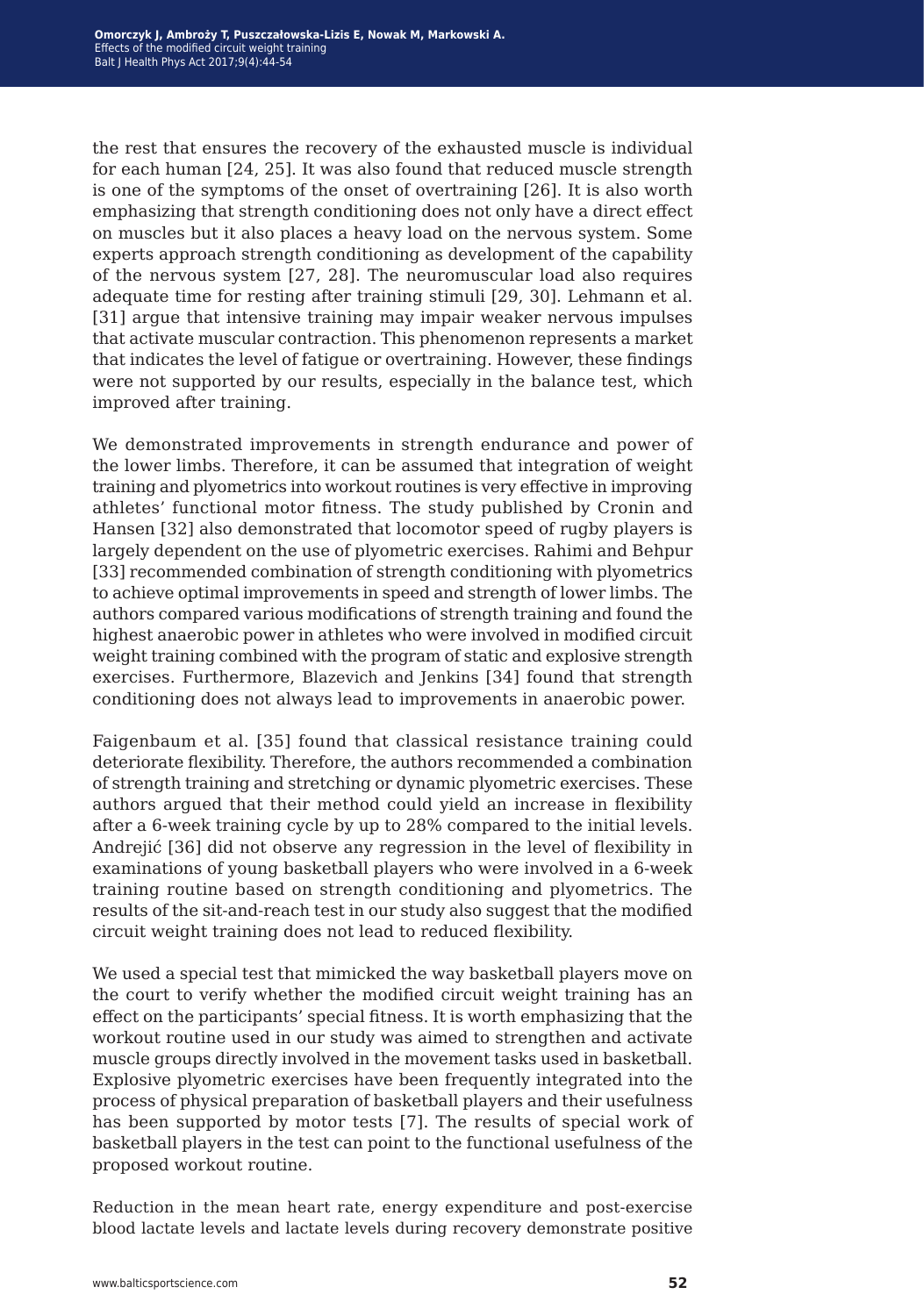adaptations of athletes' bodies to the demands of the workout routine. Examination of blood lactate levels after 6 weeks of training based on modified circuit weight training methodology showed that the pre-exercise lactate levels increased compared to the initial value. Accumulation of blood lactate may result from the excessive load that the athletes were exposed to. It is remarkable that the blood lactate levels in the weeks where measurements were taken were higher than those accepted as recovery levels. It can be presumed that the athletes who participated in the experiment had to share the training process with regular professional work or learning at school and were unable to recover fully after training sessions.

Our research showed that the 6-week training based on modified circuit weight method in basketball players has an impact on the improvement in somatic parameters and components of physical fitness, and it enhances adaptations to physical exercise. Therefore, this workout routine can be used in athletes who are involved in specific sports and in health-oriented training of amateur athletes. With regard to the holistic effect of the training system on professional athletes, this training should be carefully planned. In order to improve the likelihood of greater achievements in competitive sport, the exercises should be chosen with respect for the demands of a given sport discipline. Our findings suggest the need and usefulness of monitoring athletes in terms of body response to physical exercise. This should help make adequate adjustments to the training process.

### **conclusions**

The 6-week training using modified circuit weight method induced positive adaptations in most of the diagnosed anthropometric indicators, components of physical fitness and physiological parameters. This supports the notion of the comprehensive effect of such training on the human body and suggests its usefulness for both athletes involved in specific sports and in health-oriented training of amateur athletes.

### **references**

- [1] Harber MP, Fry AC, Rubin MR, Smith JC, Weiss Skeletal muscle and hormonal adaptations to circuit weight training in untrained men. Scand J Med Sci Sports. 2004;14(3):176-185.
- [2] La Torre A, Vernillo G, Fiorella P, Mauri C, Agnello L. Combined endurance and resistance circuit training in highly trained/top-level female race walkers: a case report. Sport Sci Health. 2009;4(3):51- 58.
- [3] Monteiro AG, Alveno DA, Prado M, et al. Acute physiological responses to different circuit training protocols. J Sports Med Phys Fitness. 2008;48(4):438-442.
- [4] Brentano MA, Cadore EL, Da Silva EM, et al. Physiological adaptations to strength and circuit training in postmenopausal women with bone loss. J Strength Cond Res. 2008;22(6):1816-1825.
- [5] Gettman LR, Ayres JJ, Pollock ML, Jackson A. The effect of circuit weight training on strength, cardiorespiratory function, and body composition of adult men. Med Sci Sports. 1978;10(3):171-176.
- [6] Ambroży T. The role of specialist form of martial art training in training for health. Ann Univ Mariae Curie Sklodowska. 2007;58 (1): 55-60.
- [7] Santos EJ, Janeira MA. The effects of plyometric training followed by detraining and reduced training periods on explosive strength in adolescent male basketball players. J Strength Cond Res. 2011;25(2):441-452.
- [8] McCormick BT, Hannon JC, Newton M, Shultz B, Detling N, Young WB. The effects of frontal- and sagittalplane plyometrics on change-of-direction speed and power in adolescent female basketball players. Int J Sports Physiol Perform. 2016;11(1):102-107.
- [9] Zembaty A, editor. Kinezyterapia [Kinesiotherapy]. Warszawa: Kasper; 2002. Polish.
- [10] Malinowski A, Bożiłow W. Podstawy antropometrii. Metody, techniki, standardy [Fundamentals of anthropometry. Methods, techniques, standards]. Warszawa: PWN; 1997. Polish.